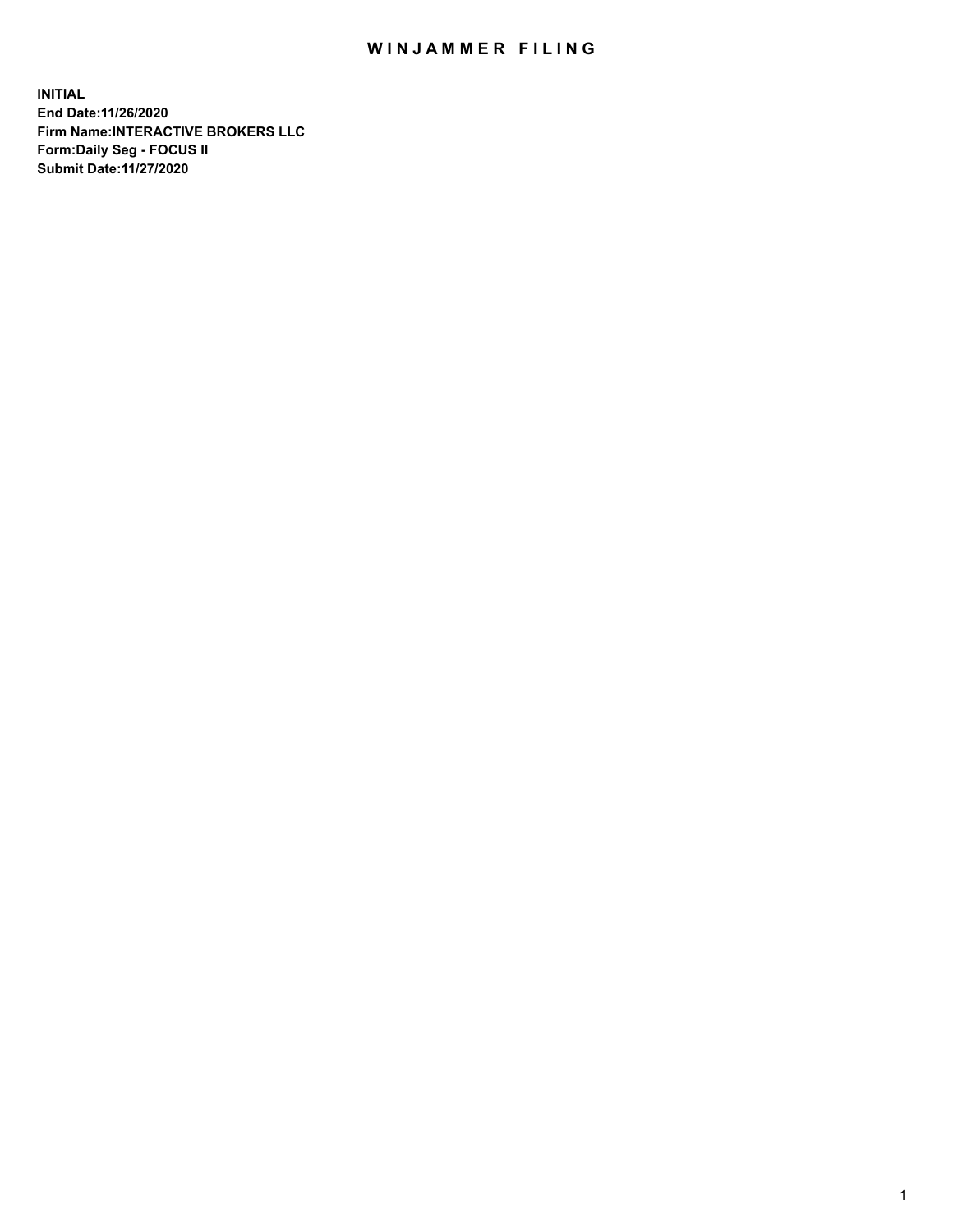**INITIAL End Date:11/26/2020 Firm Name:INTERACTIVE BROKERS LLC Form:Daily Seg - FOCUS II Submit Date:11/27/2020 Daily Segregation - Cover Page**

| Name of Company                                                                                                                                                                                                                                                                                                                | <b>INTERACTIVE BROKERS LLC</b>                                                         |
|--------------------------------------------------------------------------------------------------------------------------------------------------------------------------------------------------------------------------------------------------------------------------------------------------------------------------------|----------------------------------------------------------------------------------------|
| <b>Contact Name</b>                                                                                                                                                                                                                                                                                                            | James Menicucci                                                                        |
| <b>Contact Phone Number</b>                                                                                                                                                                                                                                                                                                    | 203-618-8085                                                                           |
| <b>Contact Email Address</b>                                                                                                                                                                                                                                                                                                   | jmenicucci@interactivebrokers.c<br>$om$                                                |
| FCM's Customer Segregated Funds Residual Interest Target (choose one):<br>a. Minimum dollar amount: ; or<br>b. Minimum percentage of customer segregated funds required:% ; or<br>c. Dollar amount range between: and; or<br>d. Percentage range of customer segregated funds required between:% and%.                         | $\overline{\mathbf{0}}$<br>$\overline{\mathbf{0}}$<br>155,000,000 245,000,000<br>00    |
| FCM's Customer Secured Amount Funds Residual Interest Target (choose one):<br>a. Minimum dollar amount: ; or<br>b. Minimum percentage of customer secured funds required:%; or<br>c. Dollar amount range between: and; or<br>d. Percentage range of customer secured funds required between:% and%.                            | $\overline{\mathbf{0}}$<br>$\pmb{0}$<br>80,000,000 120,000,000<br>0 <sub>0</sub>       |
| FCM's Cleared Swaps Customer Collateral Residual Interest Target (choose one):<br>a. Minimum dollar amount: ; or<br>b. Minimum percentage of cleared swaps customer collateral required:% ; or<br>c. Dollar amount range between: and; or<br>d. Percentage range of cleared swaps customer collateral required between:% and%. | $\overline{\mathbf{0}}$<br>$\overline{\mathbf{0}}$<br>0 <sub>0</sub><br>0 <sub>0</sub> |

Attach supporting documents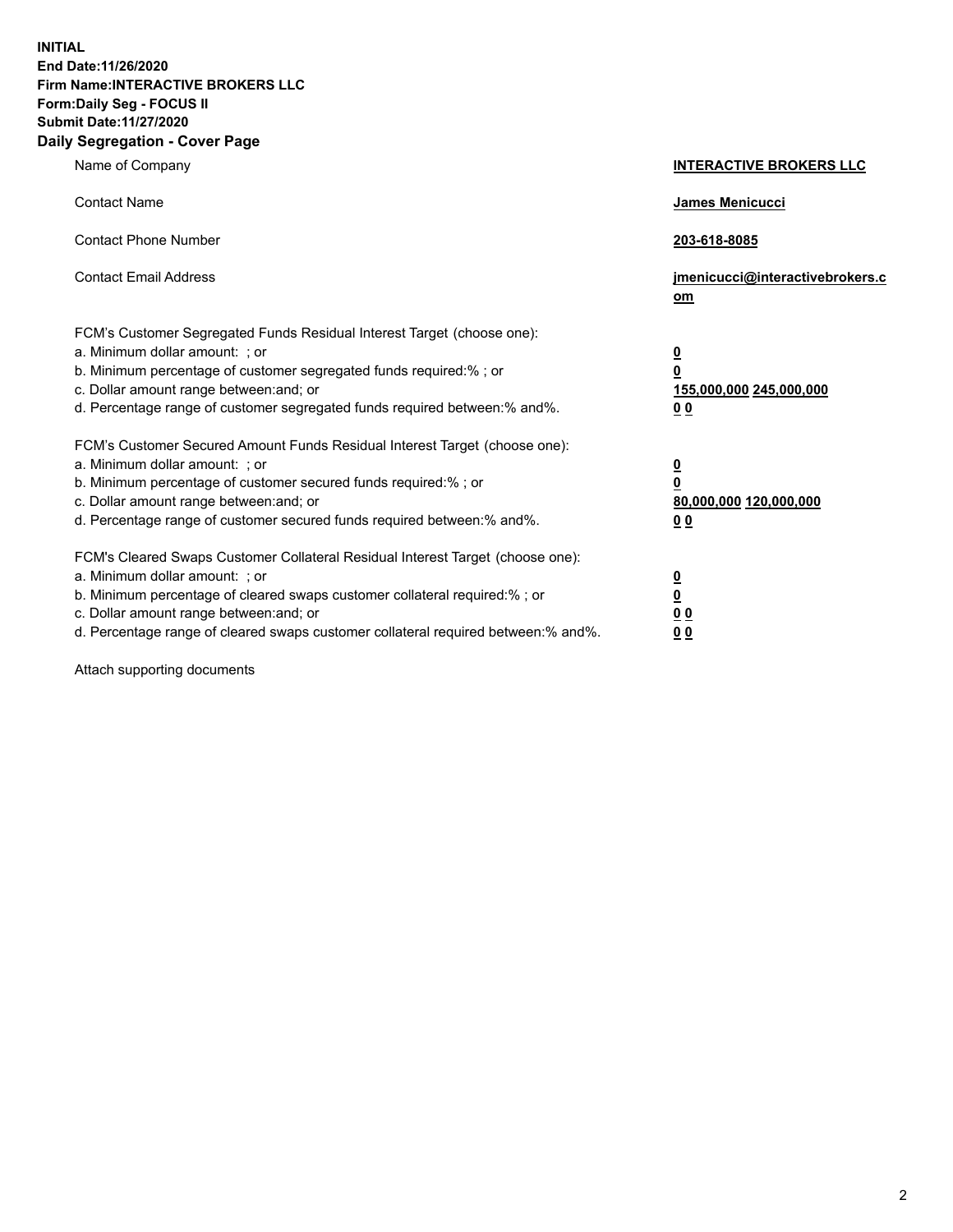**INITIAL End Date:11/26/2020 Firm Name:INTERACTIVE BROKERS LLC Form:Daily Seg - FOCUS II Submit Date:11/27/2020 Daily Segregation - Secured Amounts**

|                | Daily Jegregation - Jeculed Aniounts                                                                                                                              |                                   |
|----------------|-------------------------------------------------------------------------------------------------------------------------------------------------------------------|-----------------------------------|
|                | Foreign Futures and Foreign Options Secured Amounts                                                                                                               |                                   |
|                | Amount required to be set aside pursuant to law, rule or regulation of a foreign                                                                                  | $0$ [7305]                        |
|                | government or a rule of a self-regulatory organization authorized thereunder                                                                                      |                                   |
| 1.             | Net ledger balance - Foreign Futures and Foreign Option Trading - All Customers                                                                                   |                                   |
|                | A. Cash                                                                                                                                                           | 525,057,659 [7315]                |
|                | B. Securities (at market)                                                                                                                                         | $0$ [7317]                        |
| 2.             | Net unrealized profit (loss) in open futures contracts traded on a foreign board of trade                                                                         | 26,397,156 [7325]                 |
| 3.             | Exchange traded options                                                                                                                                           |                                   |
|                | a. Market value of open option contracts purchased on a foreign board of trade                                                                                    | <b>90,878</b> [7335]              |
|                | b. Market value of open contracts granted (sold) on a foreign board of trade                                                                                      | -99,441 [7337]                    |
| 4.             | Net equity (deficit) (add lines 1. 2. and 3.)                                                                                                                     | 551,446,252 [7345]                |
| 5.             | Account liquidating to a deficit and account with a debit balances - gross amount                                                                                 | 4,814 [7351]                      |
|                | Less: amount offset by customer owned securities                                                                                                                  | 0 [7352] 4,814 [7354]             |
| 6.             | Amount required to be set aside as the secured amount - Net Liquidating Equity                                                                                    | 551,451,066 [7355]                |
|                | Method (add lines 4 and 5)                                                                                                                                        |                                   |
| 7.             | Greater of amount required to be set aside pursuant to foreign jurisdiction (above) or line                                                                       | 551,451,066 [7360]                |
|                | 6.                                                                                                                                                                |                                   |
|                | FUNDS DEPOSITED IN SEPARATE REGULATION 30.7 ACCOUNTS                                                                                                              |                                   |
| $\mathbf{1}$ . | Cash in banks                                                                                                                                                     |                                   |
|                | A. Banks located in the United States                                                                                                                             | 14,856,896 [7500]                 |
|                | B. Other banks qualified under Regulation 30.7                                                                                                                    | 0 [7520] 14,856,896 [7530]        |
| 2.             | Securities                                                                                                                                                        |                                   |
|                | A. In safekeeping with banks located in the United States                                                                                                         | 499,934,000 [7540]                |
|                | B. In safekeeping with other banks qualified under Regulation 30.7                                                                                                | 0 [7560] 499,934,000 [7570]       |
| 3.             | Equities with registered futures commission merchants                                                                                                             |                                   |
|                | A. Cash                                                                                                                                                           | $0$ [7580]                        |
|                | <b>B.</b> Securities                                                                                                                                              | $0$ [7590]                        |
|                | C. Unrealized gain (loss) on open futures contracts                                                                                                               | $0$ [7600]                        |
|                | D. Value of long option contracts                                                                                                                                 | $0$ [7610]                        |
|                | E. Value of short option contracts                                                                                                                                | 0 [7615] 0 [7620]                 |
| 4.             | Amounts held by clearing organizations of foreign boards of trade                                                                                                 |                                   |
|                | A. Cash                                                                                                                                                           | $0$ [7640]                        |
|                | <b>B.</b> Securities                                                                                                                                              | $0$ [7650]                        |
|                | C. Amount due to (from) clearing organization - daily variation                                                                                                   | $0$ [7660]                        |
|                | D. Value of long option contracts                                                                                                                                 | $0$ [7670]                        |
|                | E. Value of short option contracts                                                                                                                                | 0 [7675] 0 [7680]                 |
| 5.             | Amounts held by members of foreign boards of trade                                                                                                                |                                   |
|                | A. Cash                                                                                                                                                           | 140,935,118 [7700]                |
|                | <b>B.</b> Securities                                                                                                                                              | $0$ [7710]                        |
|                | C. Unrealized gain (loss) on open futures contracts                                                                                                               | 19,513,953 [7720]                 |
|                | D. Value of long option contracts                                                                                                                                 | 90,878 [7730]                     |
|                | E. Value of short option contracts                                                                                                                                | -99,441 [7735] 160,440,508 [7740] |
| 6.             | Amounts with other depositories designated by a foreign board of trade                                                                                            | $0$ [7760]                        |
| 7.             | Segregated funds on hand                                                                                                                                          | $0$ [7765]                        |
| 8.             | Total funds in separate section 30.7 accounts                                                                                                                     | 675,231,404 [7770]                |
| 9.             | Excess (deficiency) Set Aside for Secured Amount (subtract line 7 Secured Statement                                                                               | 123,780,338 [7380]                |
| 10.            | Page 1 from Line 8)                                                                                                                                               |                                   |
| 11.            | Management Target Amount for Excess funds in separate section 30.7 accounts<br>Excess (deficiency) funds in separate 30.7 accounts over (under) Management Target | 80,000,000 [7780]                 |
|                |                                                                                                                                                                   | 43,780,338 [7785]                 |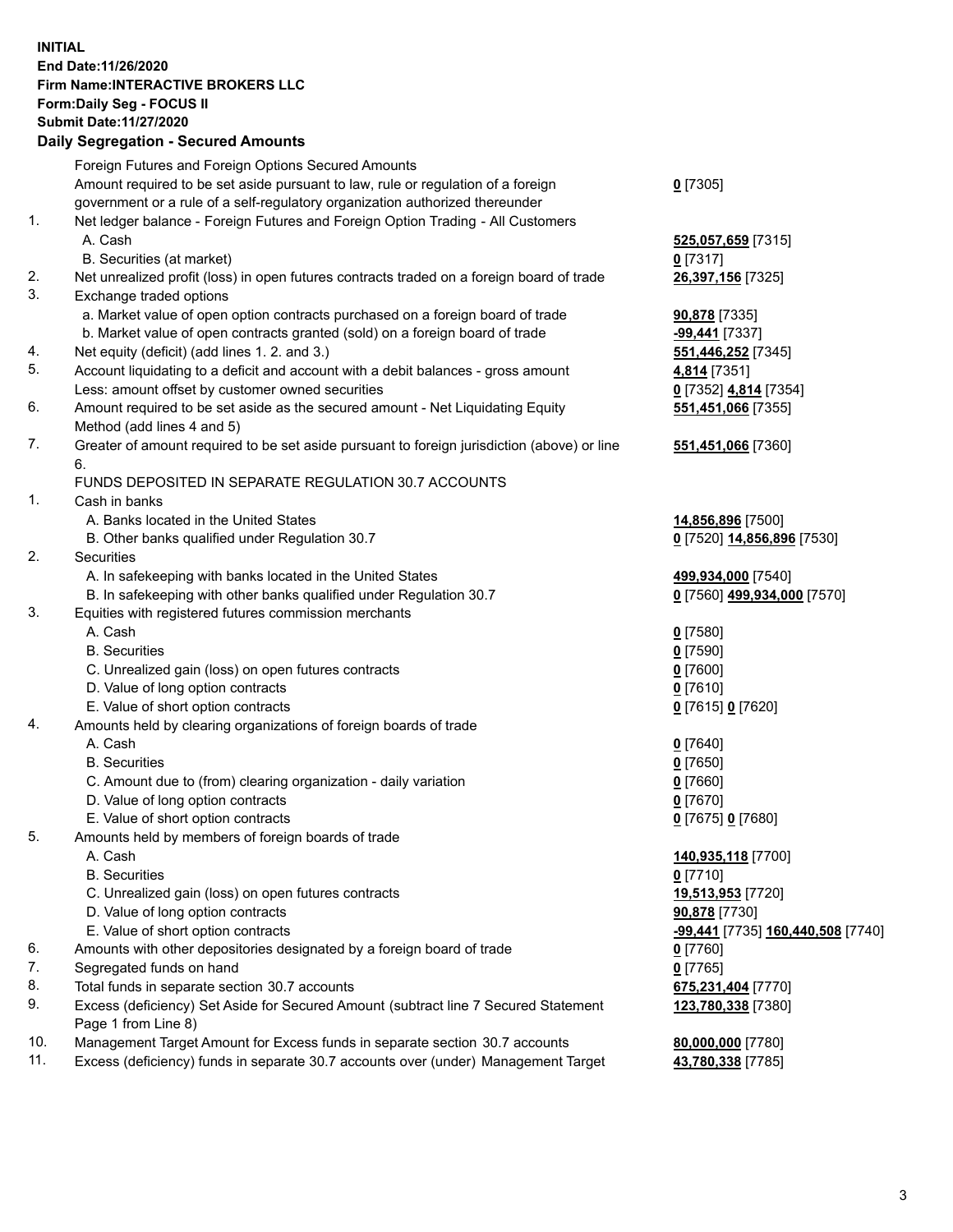**INITIAL End Date:11/26/2020 Firm Name:INTERACTIVE BROKERS LLC Form:Daily Seg - FOCUS II Submit Date:11/27/2020 Daily Segregation - Segregation Statement** SEGREGATION REQUIREMENTS(Section 4d(2) of the CEAct) 1. Net ledger balance A. Cash **5,353,859,980** [7010] B. Securities (at market) **0** [7020] 2. Net unrealized profit (loss) in open futures contracts traded on a contract market **91,324,198** [7030] 3. Exchange traded options A. Add market value of open option contracts purchased on a contract market **281,684,215** [7032] B. Deduct market value of open option contracts granted (sold) on a contract market **-246,590,352** [7033] 4. Net equity (deficit) (add lines 1, 2 and 3) **5,480,278,041** [7040] 5. Accounts liquidating to a deficit and accounts with debit balances - gross amount **5,946,609** [7045] Less: amount offset by customer securities **0** [7047] **5,946,609** [7050] 6. Amount required to be segregated (add lines 4 and 5) **5,486,224,650** [7060] FUNDS IN SEGREGATED ACCOUNTS 7. Deposited in segregated funds bank accounts A. Cash **1,273,805,393** [7070] B. Securities representing investments of customers' funds (at market) **2,451,557,260** [7080] C. Securities held for particular customers or option customers in lieu of cash (at market) **0** [7090] 8. Margins on deposit with derivatives clearing organizations of contract markets A. Cash **4,442,675** [7100] B. Securities representing investments of customers' funds (at market) **2,019,684,521** [7110] C. Securities held for particular customers or option customers in lieu of cash (at market) **0** [7120] 9. Net settlement from (to) derivatives clearing organizations of contract markets **-670,261** [7130] 10. Exchange traded options A. Value of open long option contracts **281,466,735** [7132] B. Value of open short option contracts **-246,515,993** [7133] 11. Net equities with other FCMs A. Net liquidating equity **0** [7140] B. Securities representing investments of customers' funds (at market) **0** [7160] C. Securities held for particular customers or option customers in lieu of cash (at market) **0** [7170] 12. Segregated funds on hand **0** [7150] 13. Total amount in segregation (add lines 7 through 12) **5,783,770,330** [7180] 14. Excess (deficiency) funds in segregation (subtract line 6 from line 13) **297,545,680** [7190] 15. Management Target Amount for Excess funds in segregation **155,000,000** [7194] 16. Excess (deficiency) funds in segregation over (under) Management Target Amount **142,545,680** [7198]

Excess